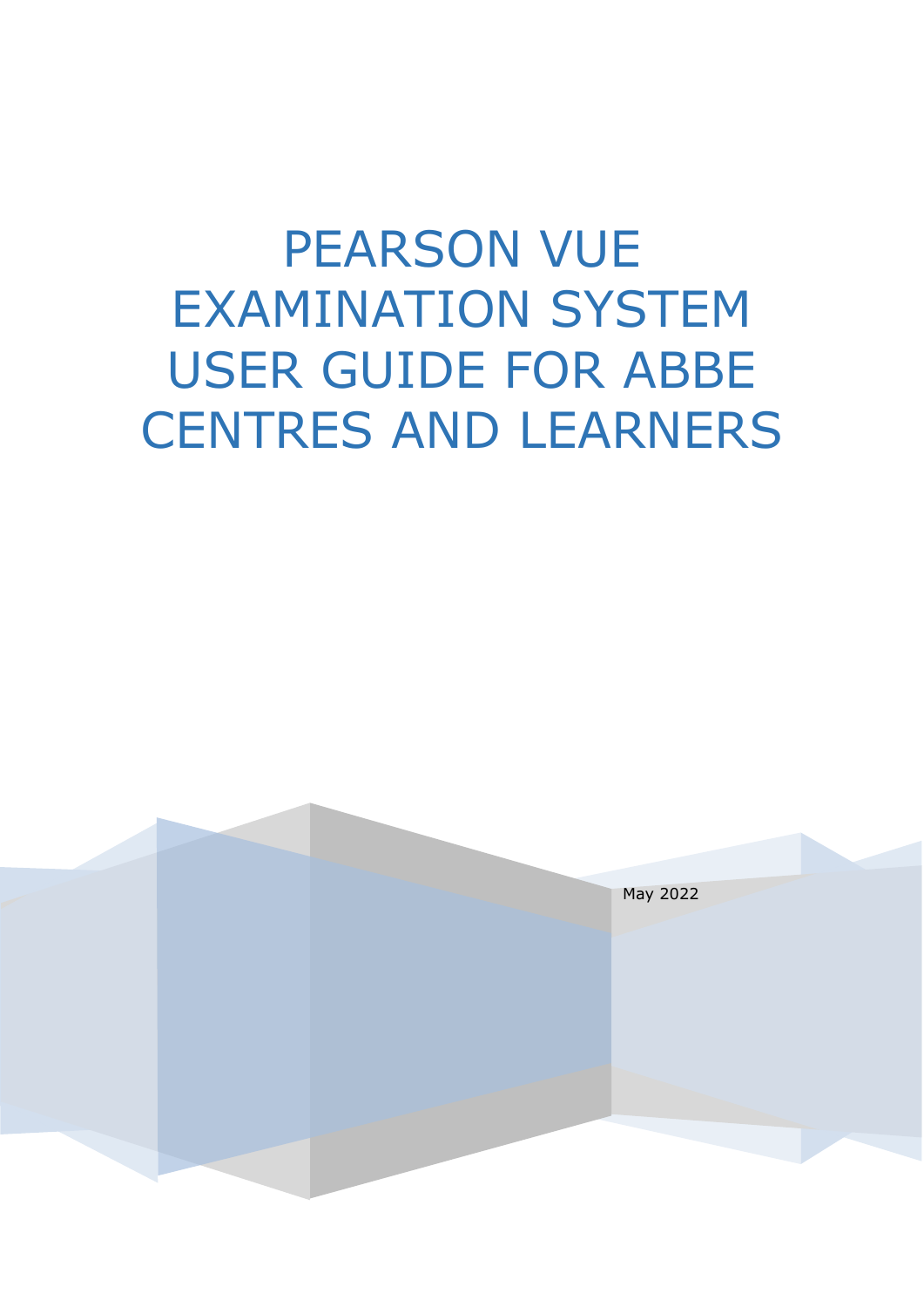# **Contents**

| ABBE EXAMINATION SYSTEM USER GUIDE FOR CENTRES AND LEARNERS  1 |  |
|----------------------------------------------------------------|--|
|                                                                |  |
|                                                                |  |
|                                                                |  |
|                                                                |  |
|                                                                |  |
|                                                                |  |
|                                                                |  |

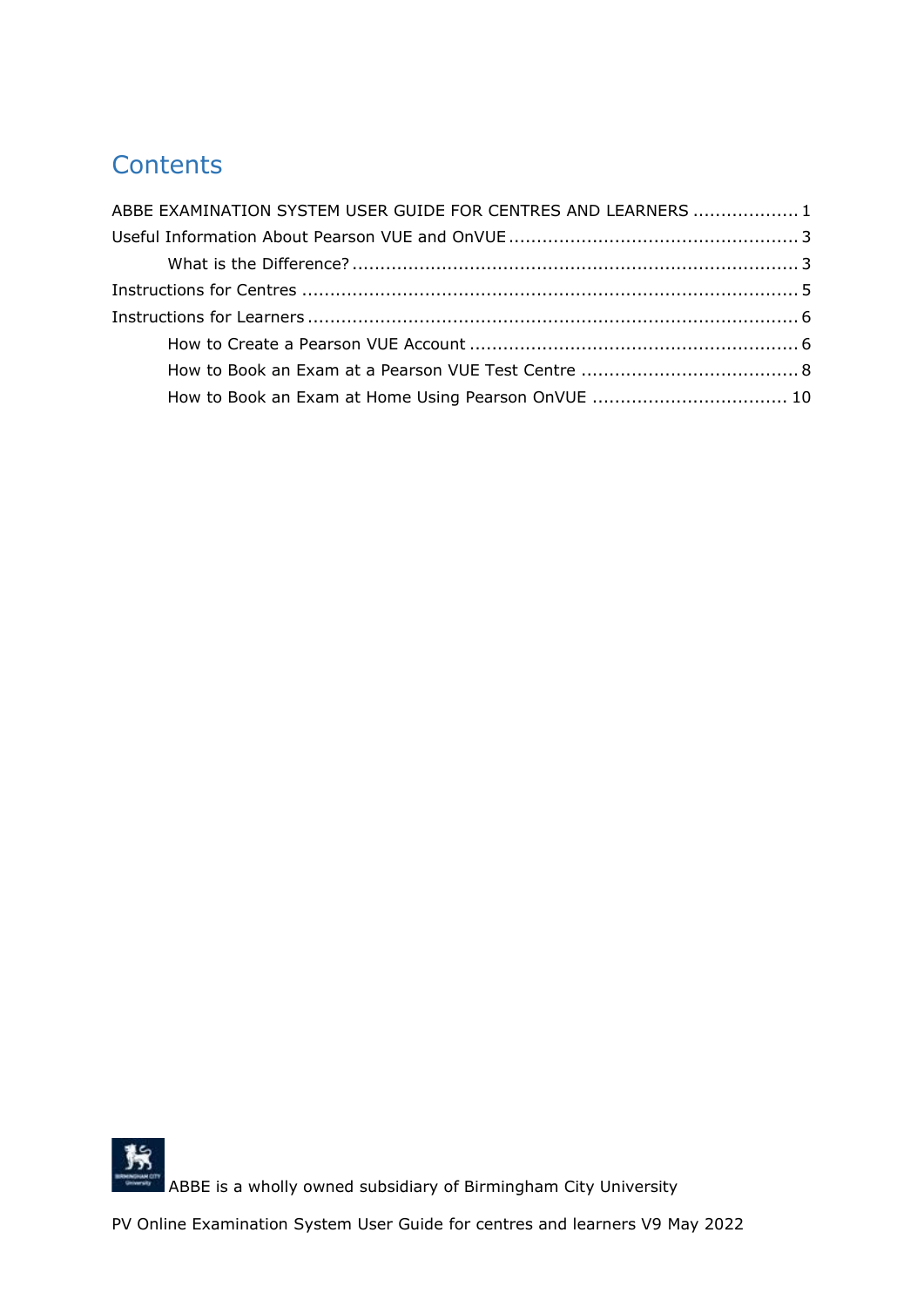## <span id="page-2-0"></span>Useful Information About Pearson VUE and OnVUE

Pearson VUE and OnVUE are the examination platforms that ABBE uses to deliver exams to learners. These systems are operated by Pearson on behalf of ABBE. **Please note** that for this reason, it is imperative you **follow these instructions accurately** as ABBE has limited ability to manage these systems.

#### <span id="page-2-1"></span>What is the Difference?

Pearson VUE can be split into two different systems: Pearson VUE test centres and Pearson OnVUE the online e-proctored service. They shall be referred to as both their full title and as 'Pearson VUE' (test centres) and 'OnVUE' (the online e-proctored service) for the remainder of this document.

Pearson VUE test centres are physical venues where a learner can sit an exam in a controlled environment. The exam is delivered via a computer in a room with invigilators and under examination conditions.

Due to the fact that Pearson VUE test centres have a set limit on the number of people that can be take an examination at any one time, they are typically less available to book than OnVUE.

OnVUE is the online e-proctoring service that allows learners to take their examinations in the comfort of their own homes. It has strict requirements of both the space in which a learner completes their exam as well as the computer on which it is completed. The most important points are that **LEARNERS SHOULD NOT USE A WORK COMPUTER** and **LEARNERS SHOULD BE ALONE** for the duration of the examination. For a full list of the requirements, please visit Pearson's dedicated page for ABBE learners [\(https://home.pearsonvue.com/abbe/onvue\)](https://home.pearsonvue.com/abbe/onvue) and read the various headings as shown below in red:





ABBE is a wholly owned subsidiary of Birmingham City University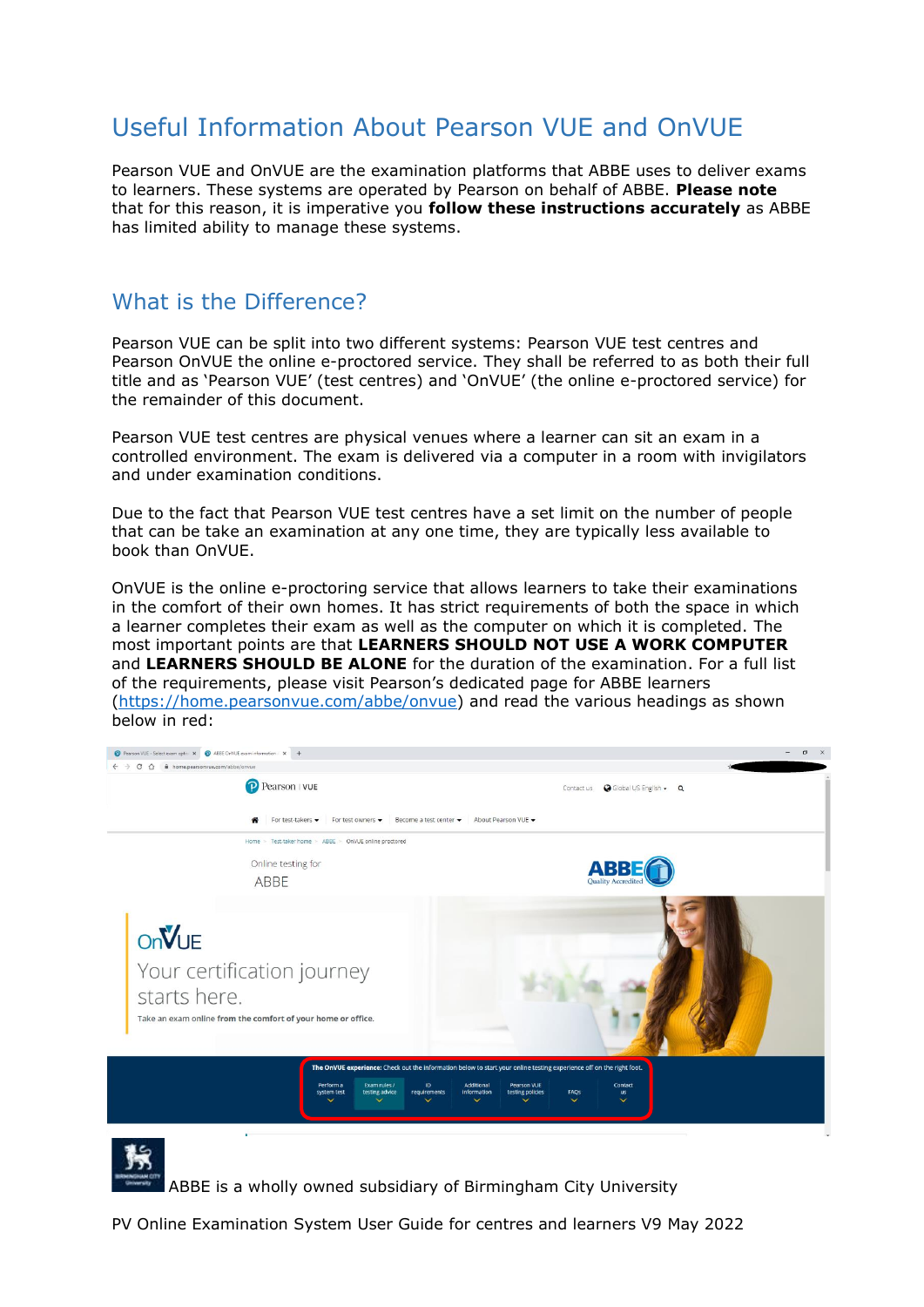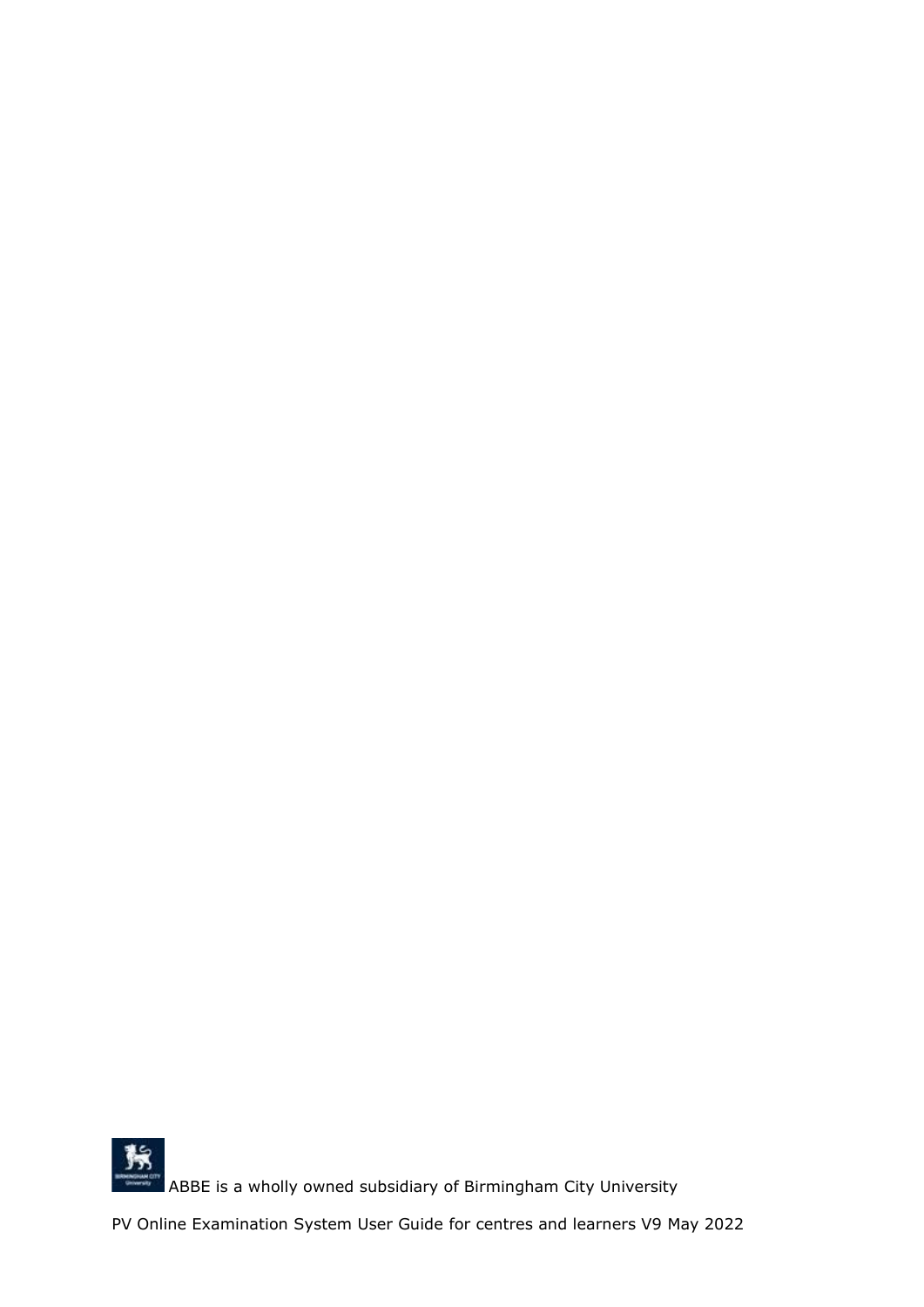# <span id="page-4-0"></span>Instructions for Centres

**The following instructions are for ABBE Centres only.** Instructions for learners can be found further on in this document.

In order for learners to book an examination, it is essential that the following instructions are completed by the centre beforehand:

- Register learners on Parnassus. This must be completed a **minimum of 7 days** before a learner attempts to book an examination
- Request examination vouchers via ABBE Enquiries. Each learner will require their own unique examination voucher. Please ensure that you have submitted the request as instructed (with the learner's full name(s), ABBE learner number(s), and the examination/qualification title in the request). This request should be made a minimum of one week in advance of when the voucher is required. We aim to respond within 5 working days of receiving a voucher request
- ABBE will provide you with a unique voucher for each learner. It is imperative that the correct voucher is given to the correct learner. ABBE will provide this information in the response to the request
- Once you have received the vouchers for your learners, you should pass them on to the learner alongside their ABBE Learner Registration Number (the code assigned to each learner on Parnassus that appears as such: ABBE00000XXXXX) (they will require both in order to book an examination)

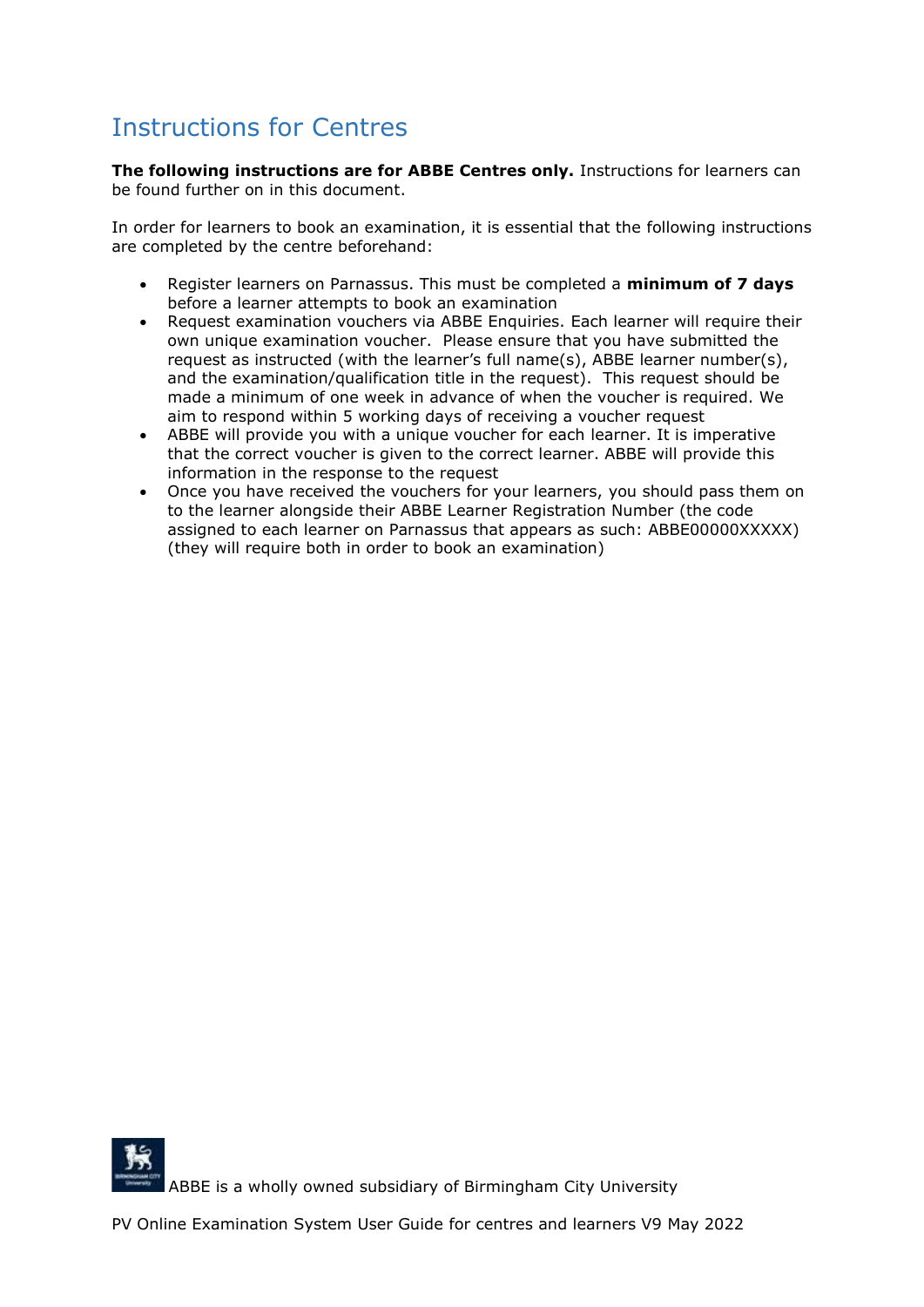# <span id="page-5-0"></span>Instructions for Learners

The following instructions are for Learners that wish to book an examination via the Pearson Vue or OnVUE systems. The first part (How to Create a Pearson VUE Account) is relevant to all learners that have not taken an examination using the Pearson Vue or OnVUE systems before.

This document explains how you will firstly create an account with Pearson Vue. The instructions will then split into Pearson VUE instructions and OnVUE instructions to book your exam via your chosen method.

#### <span id="page-5-1"></span>How to Create a Pearson VUE Account

Any learner that wishes to take an examination, regardless of whether they wish to do so via a test centre or OnVUE, must first create an account.

In order to create an account, your centre should have provided you with your ABBE learner number:

• a 14 digit alphanumerical code that appears as shown: ABBE00000XXXXX

and with your Pearson examination voucher:

• a 12 digit alphanumerical code

If your centre has failed to provide you with one or both of these pieces of information, you should contact them.

Upon receipt of your voucher code and learner number, you can create an account with Pearson and book your examination.

- Firstly, visit the ABBE website (www.abbega.co.uk) and click the Book Exam button. This can be found in the top right corner of the ABBE home page.
- You will be taken to Pearson's page for ABBE learners [\(home.pearsonvue.com/abbe\)](http://home.pearsonvue.com/abbe). On the right side of the screen you will see two buttons: 'create account' and 'sign in'



• Click the 'create account' button. You will then be redirected to the account creation page

ABBE is a wholly owned subsidiary of Birmingham City University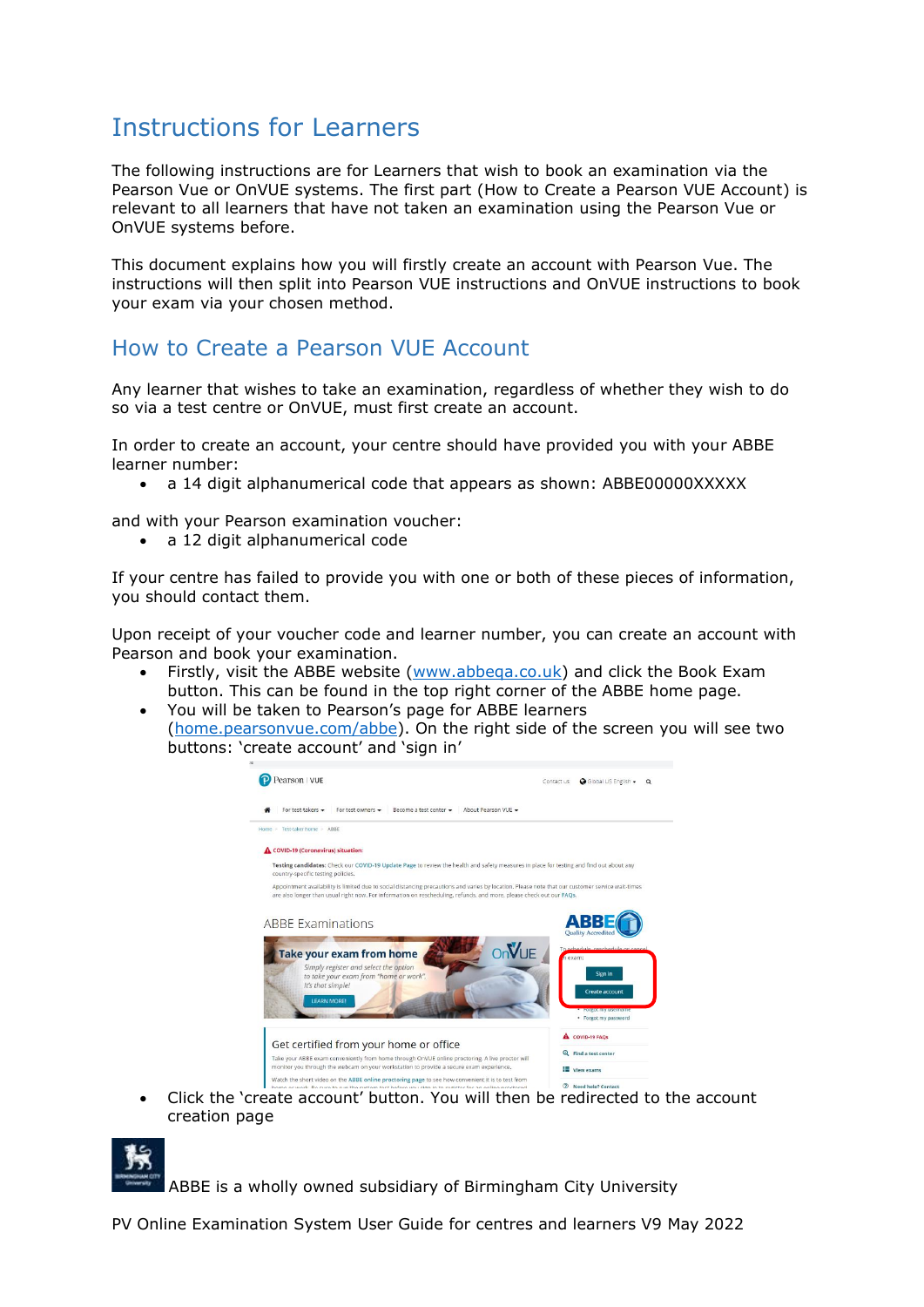#### [\(https://wsr.pearsonvue.com/testtaker/profile/create/SignUp.htm?clientCode=AB](https://wsr.pearsonvue.com/testtaker/profile/create/SignUp.htm?clientCode=ABBE&locale=en_US)

[BE&locale=en\\_US\)](https://wsr.pearsonvue.com/testtaker/profile/create/SignUp.htm?clientCode=ABBE&locale=en_US) where you will be prompted to enter you First Name, Surname and ABBE ID (this is your 14 digit ABBE learner number).

| New users, please sign up for a web account<br>You will need your ABBE ID to complete the sign up process. | Returning users, please<br>sign in                      |
|------------------------------------------------------------------------------------------------------------|---------------------------------------------------------|
| * First Name / Given Name:                                                                                 | If you have a username and<br>password, please sign in. |
| * Last Name / Surname / Family Name:                                                                       |                                                         |
| * ABBE ID:                                                                                                 |                                                         |
|                                                                                                            | Next                                                    |

**Please note you should enter your name exactly as it appears on your passport** or legal identification. Enter any middle names in the 'First Name / Given Name' box. Enter your ABBE learner code with the first four characters (ABBE) capitalised. Press next only once you have entered and **double checked** your details.

- Following this, your details will be crosschecked and if everything is correct, you will be taken to the next steps where you will have to provide some personal details. Please ensure that you fill this section out accurately as ABBE cannot amend incorrectly entered details and it could lead to significant delays for yourself. ABBE recommends thoroughly checking all data before proceeding to the next steps.
- Once you have completed the process, you will receive email confirmation from Pearson containing your account password. This usually happens within a matter of minutes but can take up to 24 hours.

Upon receipt of this email confirmation, you have successfully created a Pearson account. With this, you will now be able to book your exam either at a Pearson VUE test centre or via the OnVUE system.

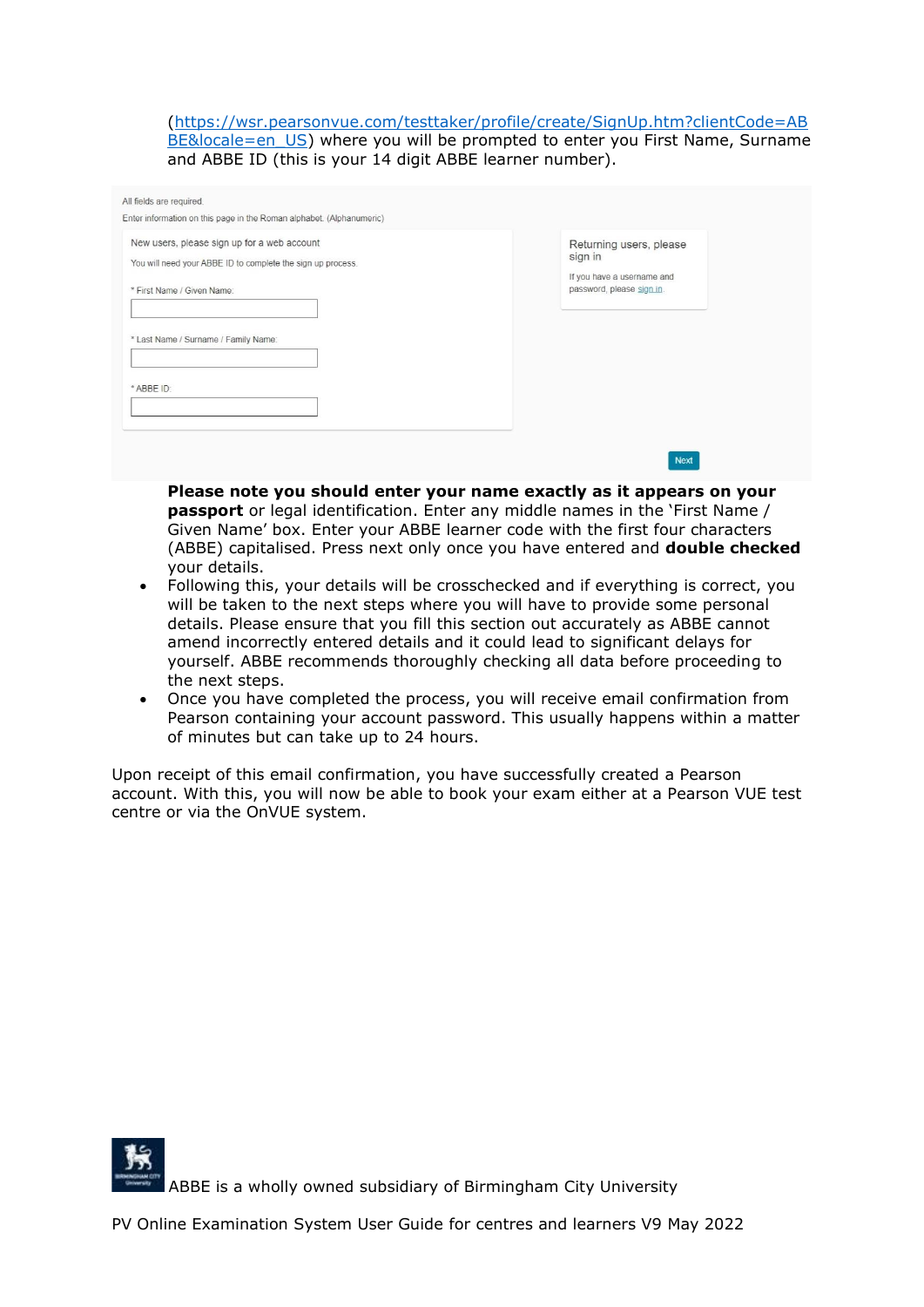#### <span id="page-7-0"></span>How to Book an Exam at a Pearson VUE Test Centre

Before attempting to book an examination, please ensure you have created an account with Pearson VUE and that you are able to sign in to your account. **PLEASE NOTE** Pearson VUE test centres have maximum capacities that vary centre to centre. To avoid disappointment, ABBE recommends you attempt to book your exam at least 14 days in advance of the date that you wish to undertake the exam. This should allow more flexibility in the date and time of your choosing and also ample time to address any issues that may arise.

To sign in to your account, visit the ABBE website [\(www.abbeqa.co.uk\)](http://www.abbeqa.co.uk/) and click the 'Book Exam' in the top right corner of the ABBE home page. You will be redirected to the ABBE page of Pearson. Click sign in on the right hand side and enter your login information as provided by Pearson. If your details are correct, you will be greeted with your dashboard. Here you will be able to see a heading titled 'Schedule an exam'. Under this heading, you should see the exam you wish to take. If you cannot see your exam, contact ABBE Enquiries and if possible, provide screenshots of your dashboard and we will attempt to resolve this issue.

Once you are signed in and can see your examination under the 'Schedule an exam' heading, you are ready to book your exam:

- Click on the exam you wish to book (under the schedule an exam heading)
- Click 'At a test centre' and you should be greeted by some information and links to more in depth information. ABBE recommends you take the time to familiarise yourself with this information as it is critical to the smooth running of your examination
- Once you have familiarised yourself with the various information regarding what to expect from your exam, click Next in the bottom right corner
- You should now see a page confirming the examination you wish to take, the cost of the exam (ignore this as your voucher will negate the cost) and the language in which your exam will be taken. Ensure the name of the exam is correct and that it will be taken in English-UK. If both are correct, click Next in the bottom right corner
- You will now see the 'Find a test centre' page. Enter a postcode, city or address in the search bar to find centres nearby. You can select a test centre(s) that is/are ideal for you by ticking the checkbox to the right of the name of the centre in the menu to the left of the map. Once you have selected all the centres that would be ideal, click next in the bottom right corner.
- You will now see a page with a list of your selected centres on the left and a calendar on the right. Dates that have availability are shown as opaque and are clickable. Those with no availability are greyed out. Select a date and click next in the bottom right corner.
- You will then see a list of available times. If no time on your chosen date is ideal, scroll up and select another date. If you see a time that works for you, click it and you will be directed to a confirmation page.
- Review the appointment date, time and location as well as your contact information. It is important that you have entered your full name as it appears on your ID or you may not be able to sit your exam.
- Once you are satisfied that all the information you have entered is correct and that your exam date, time and location are acceptable, click Proceed to checkout in the bottom right corner. A window will then appear with important information and policies relating to your exam. ABBE recommends you thoroughly read and understand this information before proceeding.

ABBE is a wholly owned subsidiary of Birmingham City University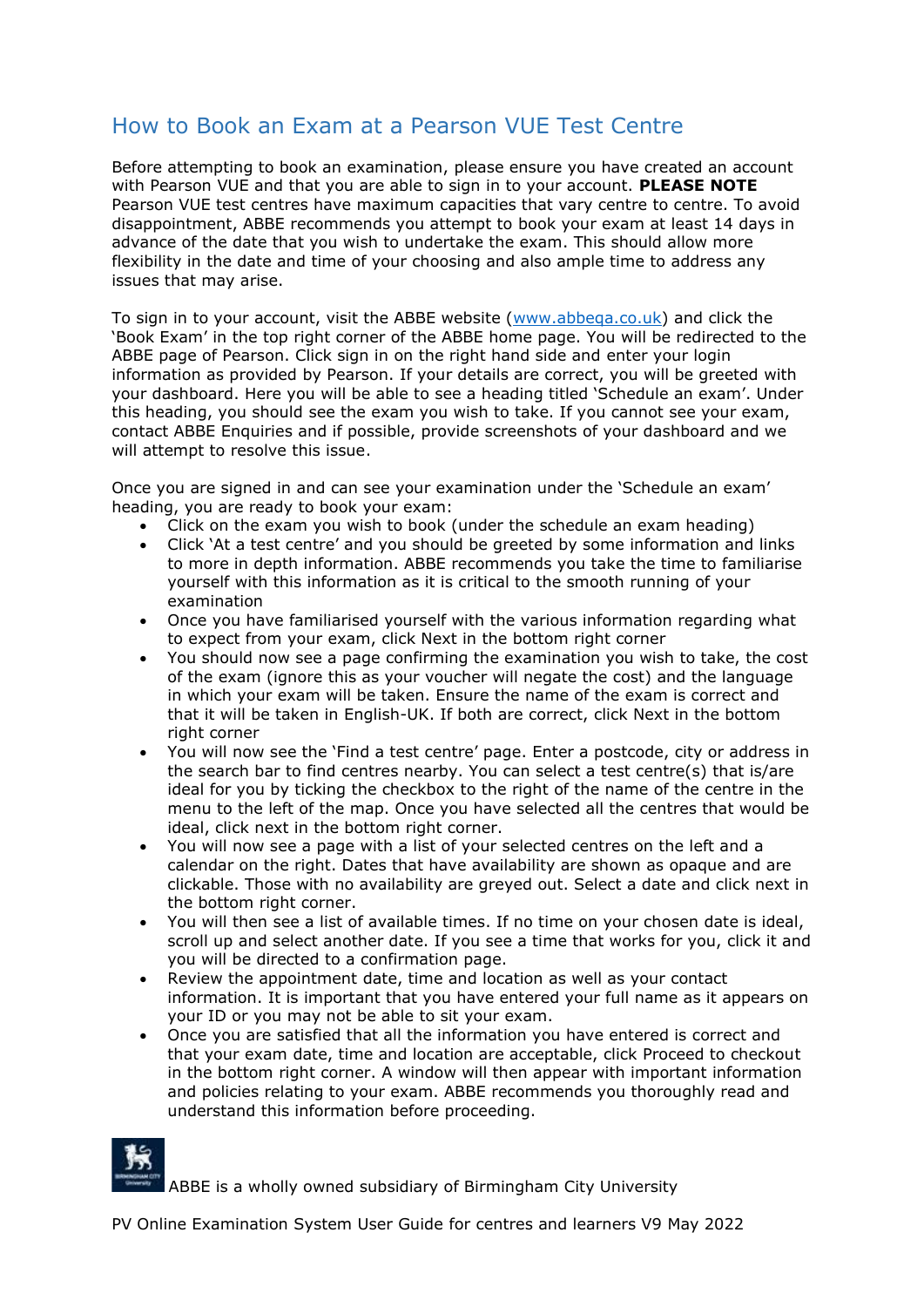- Once you have read and understand the policies, click accept at the bottom of the pop-up window.
- You will now see a payment page as shown below. You should see a pale green box with a total cost shown. Directly below the 'ESTIMATED TOTAL DUE' you will see a drop down arrow next to the words 'add voucher or promo code'. Click it and enter your exam voucher code in the text box that appears. Click apply and you should see that the price drops to £0. If your voucher does not work, contact ABBE Enquiries [\(abbeenquiries@bcu.ac.uk\)](mailto:abbeenquiries@bcu.ac.uk) and we will organise assistance for you. **DO NOT ENTER ANY PAYMENT INFORMATION!**

|                                                      | <b>Order Total</b>                         |       |  |
|------------------------------------------------------|--------------------------------------------|-------|--|
|                                                      |                                            |       |  |
|                                                      | Subtotal:                                  | 70.00 |  |
|                                                      | Estimated Tax:                             | 14.00 |  |
|                                                      | ESTIMATED TOTAL DUE: GBP 84.00             |       |  |
|                                                      | Add Voucher or Promo Code<br>What is this? |       |  |
| Required information is marked with an asterisk (*). |                                            |       |  |
| <b>Card Details</b>                                  |                                            |       |  |
| We accept the following cards:                       |                                            |       |  |
| VISA<br>Electron<br><b>VISA</b><br><b>VISA</b>       |                                            |       |  |

- If all works out and the price drops to £0, scroll down and click Next in the bottom right corner
- This is the final step. Simply submit your order and you should receive confirmation that you have successfully booked your exam. If for any reason this does not work, you should be prompted to either rebook at a different time or date, or shown an error message of some description. If it is the former, simply rebook at a different time referring to these instructions if you need. If it is the latter, contact ABBE Enquiries (abbeenquiries@bcu.ac.uk) and provide as much detail as you can about what went wrong (screenshots are preferable) and we will assist.

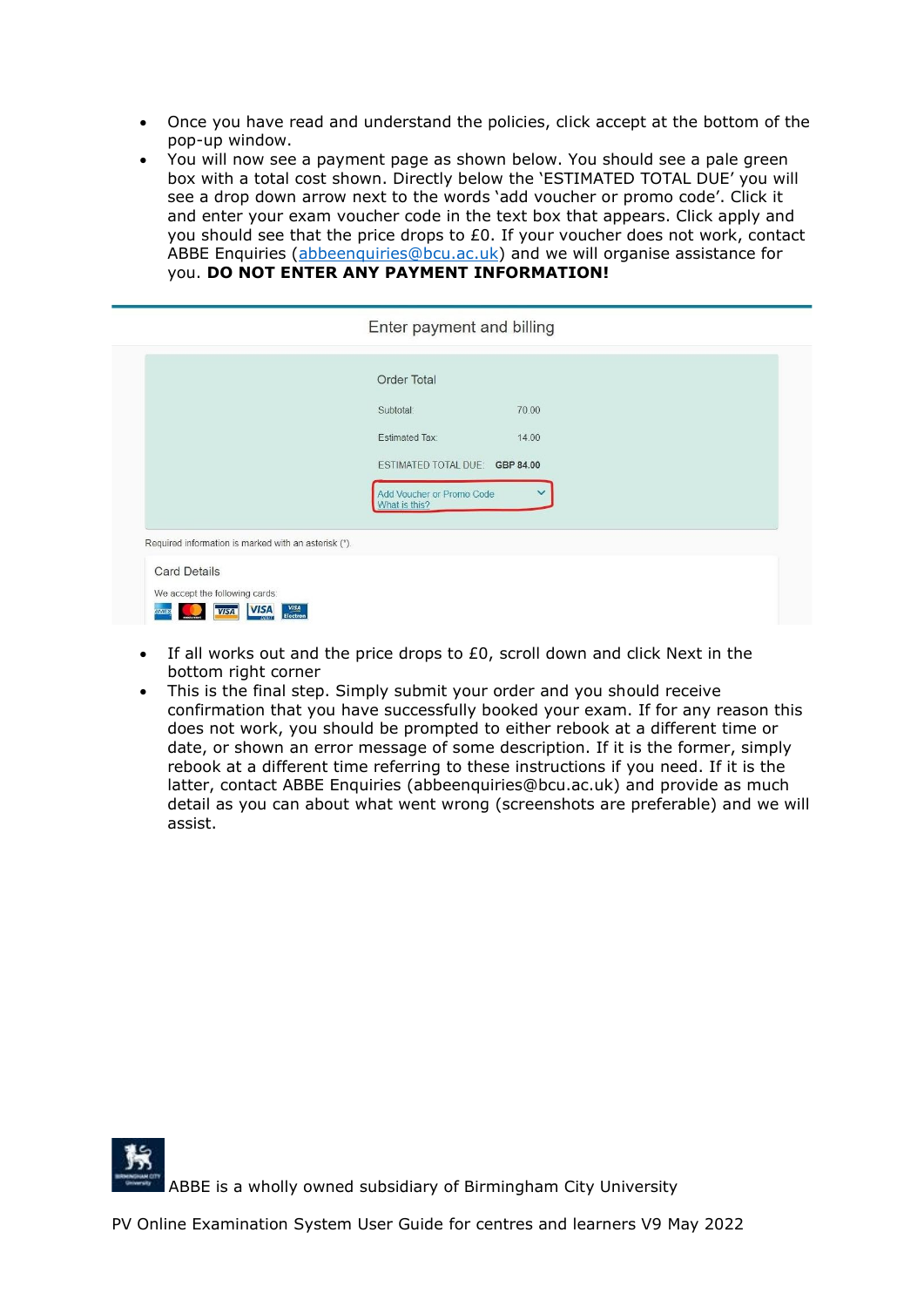### <span id="page-9-0"></span>How to Book an Exam at Home Using Pearson OnVUE

Before attempting to book an examination, please ensure you have created an account with Pearson VUE and that you are able to sign in to your account. **PLEASE NOTE** Pearson OnVUE does have maximum capacities due to the nature of remote invigilation. To avoid disappointment, ABBE recommends you attempt to book your exam at least 14 days in advance. This should allow more flexibility in the date and time of your choosing and also ample time to address any issues that may arise.

To sign in to your account, visit the ABBE website [\(www.abbeqa.co.uk\)](http://www.abbeqa.co.uk/) and click the 'Book Exam' in the top right corner of the ABBE home page. You will be redirected to the ABBE page on the Pearson system. Click sign in on the right hand side and enter your login information as provided by Pearson. If your details are correct, you will be greeted with your dashboard. Here you will be able to see a heading titled 'Schedule an exam'. Under this heading, you should see the exam you wish to take. If you cannot see your exam, contact ABBE Enquiries and if possible, provide screenshots of your dashboard and we will attempt to resolve this issue.

Once you are signed in and can see your examination under the 'Schedule an exam' heading, you are ready to book your exam.

- Click on the exam you wish to book (under the schedule an exam heading)
- Click 'OnVUE Online at my home or office' and you should be greeted by some information and links to more in depth information. ABBE recommends you take the time to familiarise yourself with this information as it is critical to the smooth running of your examination
- Once you have familiarised yourself with the various information regarding what to expect from your exam, click Next in the bottom right corner
- You should now see an agreement to online policies. ABBE recommends that you thoroughly read this agreement before accepting. Once you have done so, check the appropriate checkboxes and click next in the bottom right corner
- You should now see a page confirming the examination you wish to take, the cost of the exam (ignore this as your voucher will negate the cost) and the language in which your exam will be taken. Ensure the name of the exam is correct and that it will be taken in English-UK. If both are correct, click Next in the bottom right corner
- You will now see a page with a calendar. Dates that have availability are shown as opaque and are clickable. Those with no availability are greyed out. Select a date on which you wish to take your exam and click next in the bottom right corner. You should now see your chosen date in blue and the option to display available times as either 12 hr or 24 hr format. Ensure that the correct time zone is selected and then choose your preference.
- You will then see a list of available times. If no time on your chosen date is ideal, scroll up and select another date. If you see a time that works for you, click it and you will be directed to a confirmation page.
- Review the appointment date, time and location as well as your contact information. It is important that you have entered your full name as it appears on your ID or you may not be able to sit your exam.
- Once you are satisfied that all the information you have entered is correct and that your exam date, time and location are acceptable, click Proceed to checkout in the bottom right corner. A window will then appear with important information and policies relating to your exam. ABBE recommends you thoroughly read and understand this information before proceeding.
- Once you have read and understand the policies, click accept at the bottom of the pop-up window.



ABBE is a wholly owned subsidiary of Birmingham City University